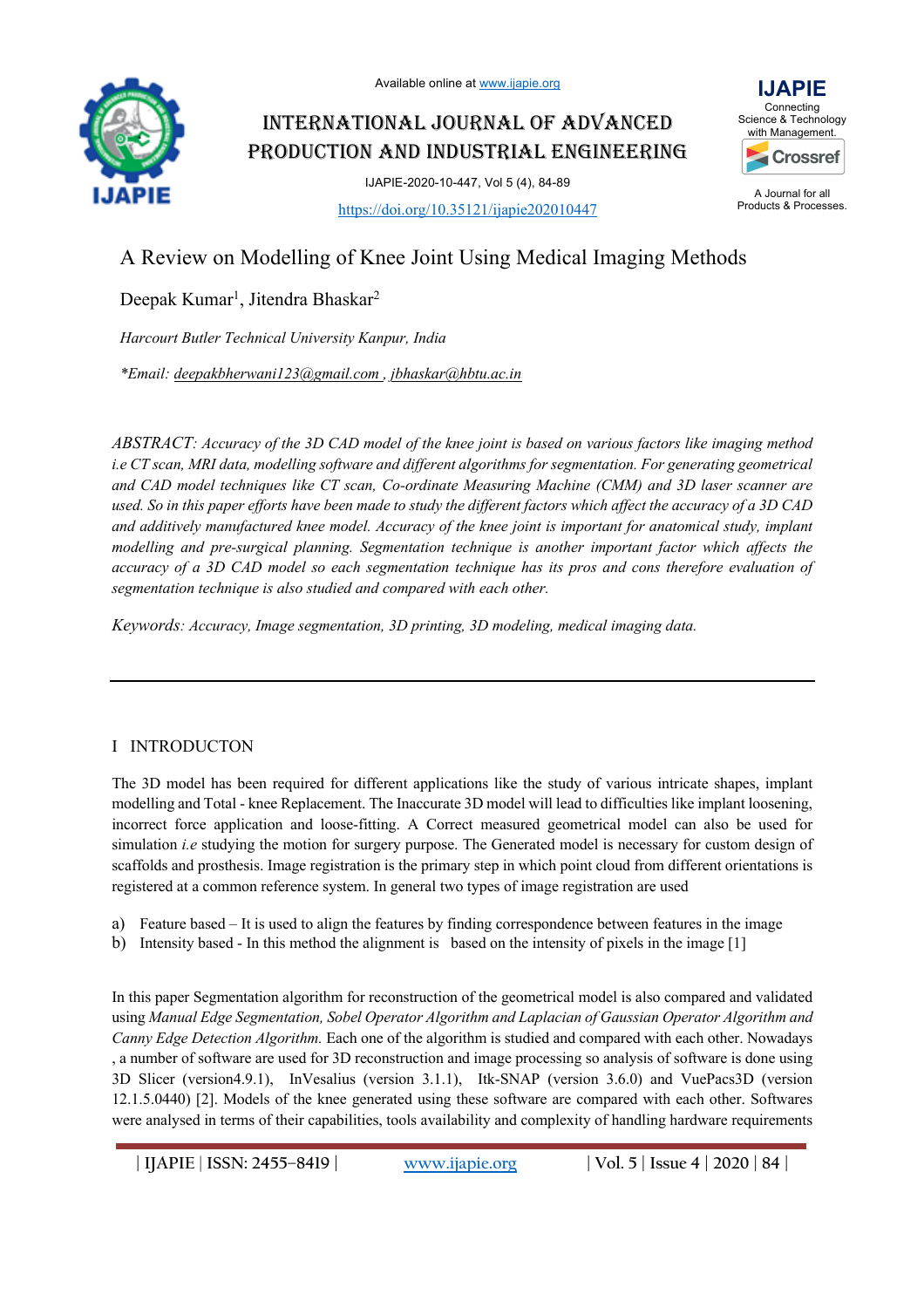#### *Deepak Kumar and Jitendra Bhaskar International Journal of Advanced Production and Industrial Engineering*

and programs functionality and also separation of different regions of interest like linear, angular and volumetric measurement. CT scan and MRI are mostly used for orthopaedic applications but from the literature, it was found out that CT scan is more appropriate for medical applications and it is also capable of removing soft tissues and ligaments in case of the knee joint. Analysis of CT scan and MRI is done on the basis of qualitative examination and statistical analysis (using the measurement of CT based and MRI based model with real bone model) Difference was calculated using [3]

## **Difference = Measurement from the 3D CAD model – Measurement from corresponding real bone**

The purpose of this paper is to study the parameters which can affect the accuracy of 3D CAD model like modeling software, segmentation technique, an algorithm for image segmentation, input imaging technique and image reconstruction methods like slice thickness, Resolution and slice spacing. [4]



Figure 1. Overview of parameter that affects 3D CAD model of knee [6]

# **Comparison on the basis of a different scanning system in generating a 3d cad model of the femur bone**

From comparison with respect to qualitative and quantitative analysis, it was obtained that the CT scan data has given more accurate results. Less measurement time, better editing capabilities and capturing of the complex region adds its feature in better qualitative analysis and quantitatively less number of point cloud generated in CT scanning.

**| IJAPIE** | **ISSN: 2455–8419 | www.ijapie.org | Vol. 5 | Issue 4 | 2020 | 85 |**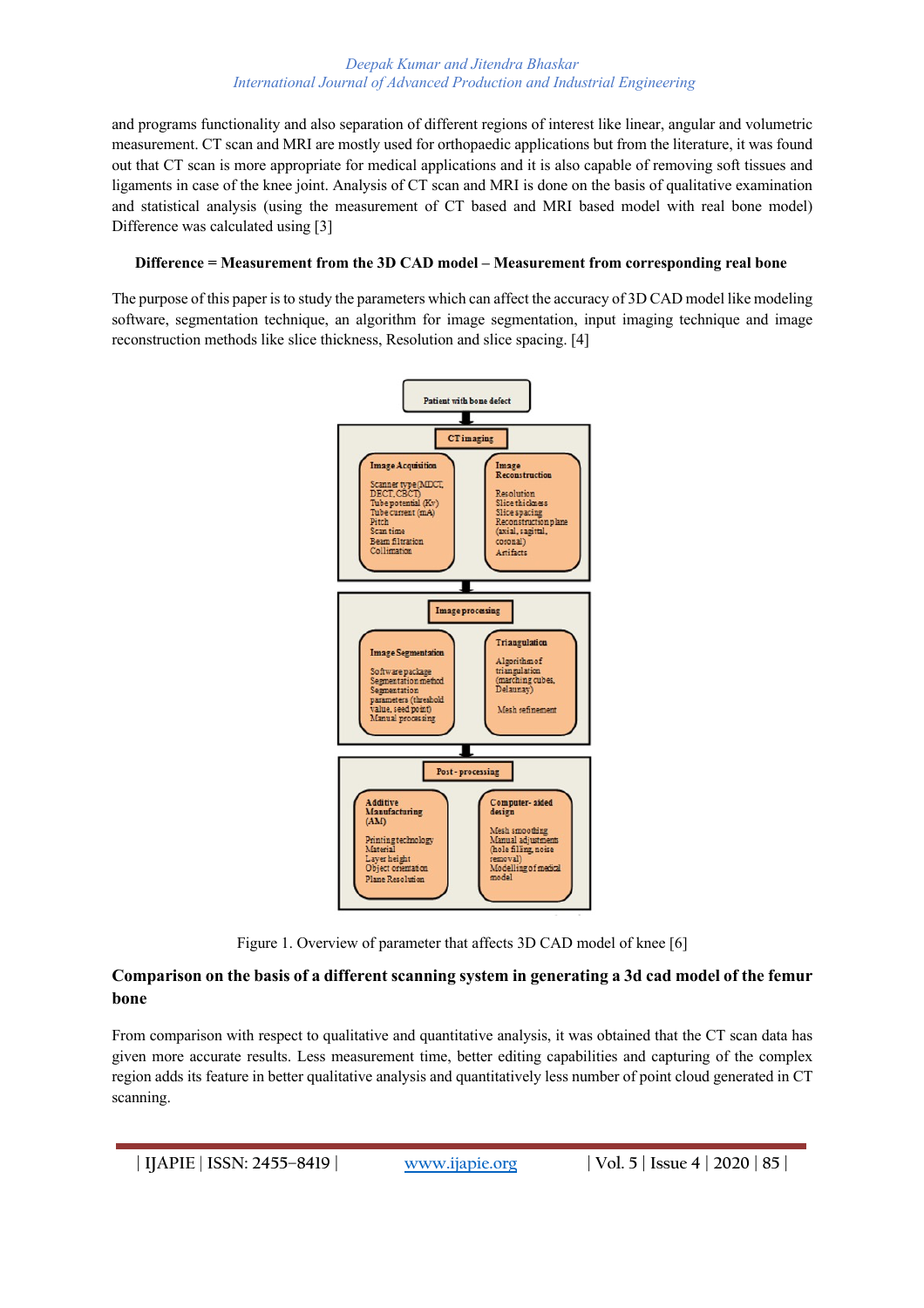#### *Deepak Kumar and Jitendra Bhaskar International Journal of Advanced Production and Industrial Engineering*

As 3D models are generated using different segmentation method, comparison and analysis of most suitable segmentation algorithm is necessary for analyzing the morphological errors and stress distribution in 3D reconstruction. From literature, it was found out that in the measurement of von-mises stress, reaction force and contact stress by FE analysis it was found that *Laplacian of Gaussian Operator Algorithm and Canny Edge Detection Algorithm* had shown lower deviation. They also showed less error for femur-ACL stress & tibia-ACL stress and finally, it was concluded that the *Canny Edge Detection Algorithm* is an optimal method for reconstruction of a 3D CAD model.

The results in terms of maximum and root mean square distances calculated over five anatomical models (Ankle, Knee, shoulder, Elbow, Wrist) were found using a combination of two software. The best result was obtained between 3D slicer and Itk-SNAP (2.84 mm & 0.13 mm) while the worst results were for Itk-SNAP and InVesalius (13.14 & 2.21 mm respectively). But Despite the present abilities of freeware software, these cannot currently be used in clinical practice because of the lack of necessary certification. The software can be used for clinical practice, prosthetic design and medical education.

| <b>System</b>                                                           | <b>Measurem</b><br>ent time | Post-processing                                                                                                                           | Outer profile                                            | <b>Final model</b>                                                  |
|-------------------------------------------------------------------------|-----------------------------|-------------------------------------------------------------------------------------------------------------------------------------------|----------------------------------------------------------|---------------------------------------------------------------------|
| CMM(Non-contact<br>measurement<br>without fixture box)                  | 4 h                         | Need so much processing<br>since modelling is less no of<br>points only                                                                   | Profile was good                                         | The Flat model<br>obtained without<br>surface textures              |
| CMM(Both contact<br>and Non-contact<br>measurement with<br>fixture box) | 12 <sub>h</sub>             | More processing steps needed<br>than the previous method like<br>orientation and registration<br>due to the combination of two<br>methods | Good but with little<br>deviation<br>from<br>actual hone | Better with the<br>above method but<br>not accurate                 |
| 3D scanner                                                              | 6 <sub>h</sub>              | Need rescanning rather than<br>basic scanning due to poor<br>insufficient<br>lighting<br>and<br>memory                                    | Due to laser, some<br>portion<br>was<br>not<br>captured  | Needs polygon<br>meshing using 3D<br>editortool after<br>rescanning |
| Faro Arm edge                                                           | $20 \text{ min}$            | Post-processing for filling up<br>of holes and patches is<br>needed<br>using<br>Geomagic<br>software                                      | Good profile                                             | Better CAD model<br>with some patches<br>available                  |
| CT scanning                                                             | $15 \text{ min}$            | Automatic processing and has<br>good editing capabilities                                                                                 | Good profile                                             | Complete CAD<br>model                                               |

**Table 1.1** comparison of medical image method for 3D CAD model of knee [1]

From the bar graph, it is concluded that CT scanning and Additive manufacturing is suitable for surgery. As the cases of Total knee Replacement (TKR) are increasing so the selection of optimum scanning technology is important for correct implantation. The increased errors associated with the MRI models (as the difference between the mean and standard deviation is more) coupled with the discontinuities, unwanted artifacts and obvious rough appearance to their surface means that accurate reconstruction of the bone surface from MRI data has not been possible.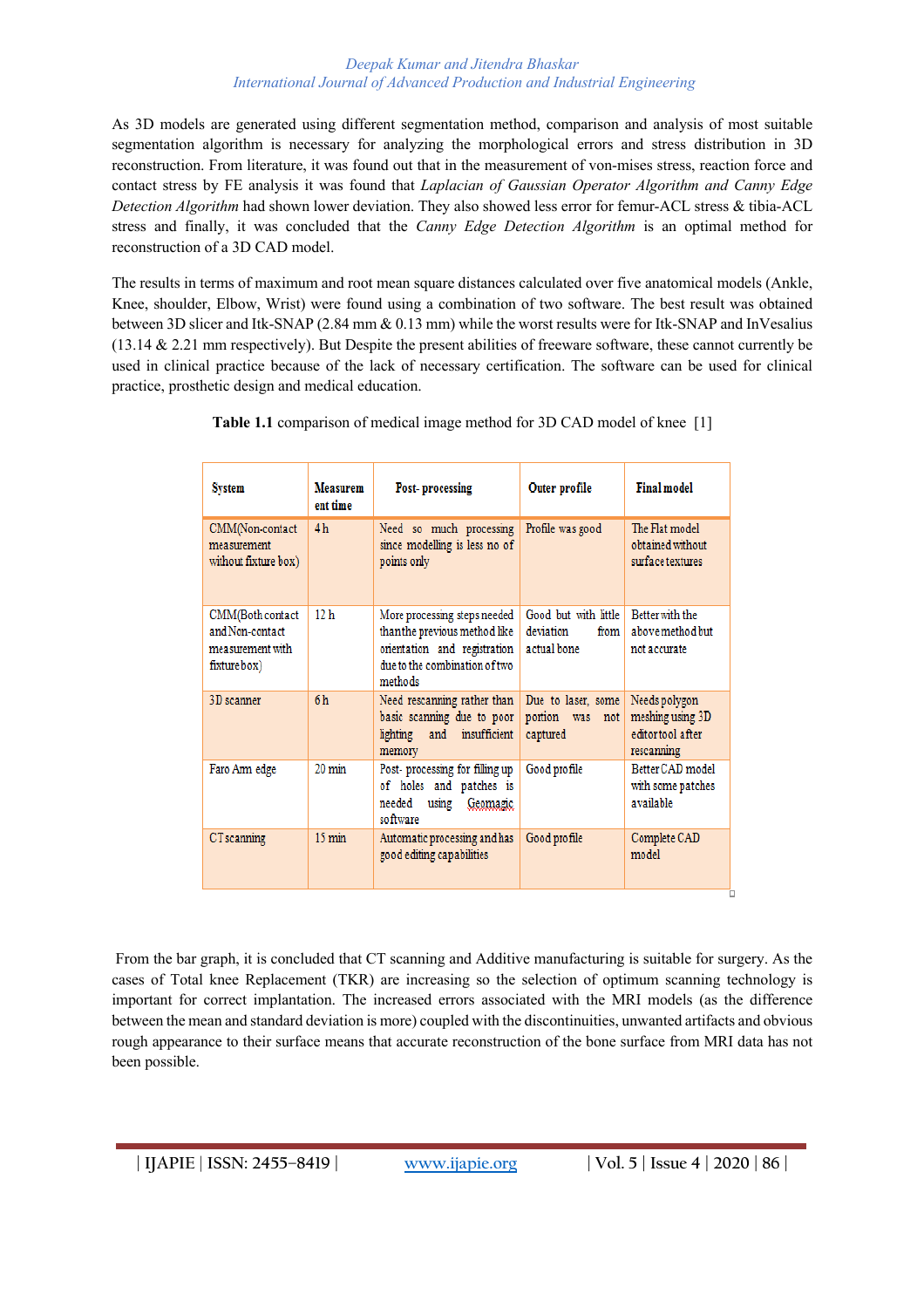

Figure 2. Comparison of measurement data of knee with CT scan model [3]

unwanted artifacts and obvious rough appearance to their surface means that accurate reconstruction of the bone surface from MRI data has not been possible.



Comparson of measurment data of knee with MRI model

Figure3. Comparison of measurement data of knee with MRI model [4]

# **CT IMAGE SEGMENTATION METHODS USED FOR MEDICAL ADDITIVE MANUFACTURING (AM)**

There are mainly three semiautomatic CT image segmentation method are used in medical AM

- a) Global thresholding
- b) Edge detection
- c) Region growing [6]

**| IJAPIE** | **ISSN: 2455–8419 | www.ijapie.org | Vol. 5 | Issue 4 | 2020 | 87 |**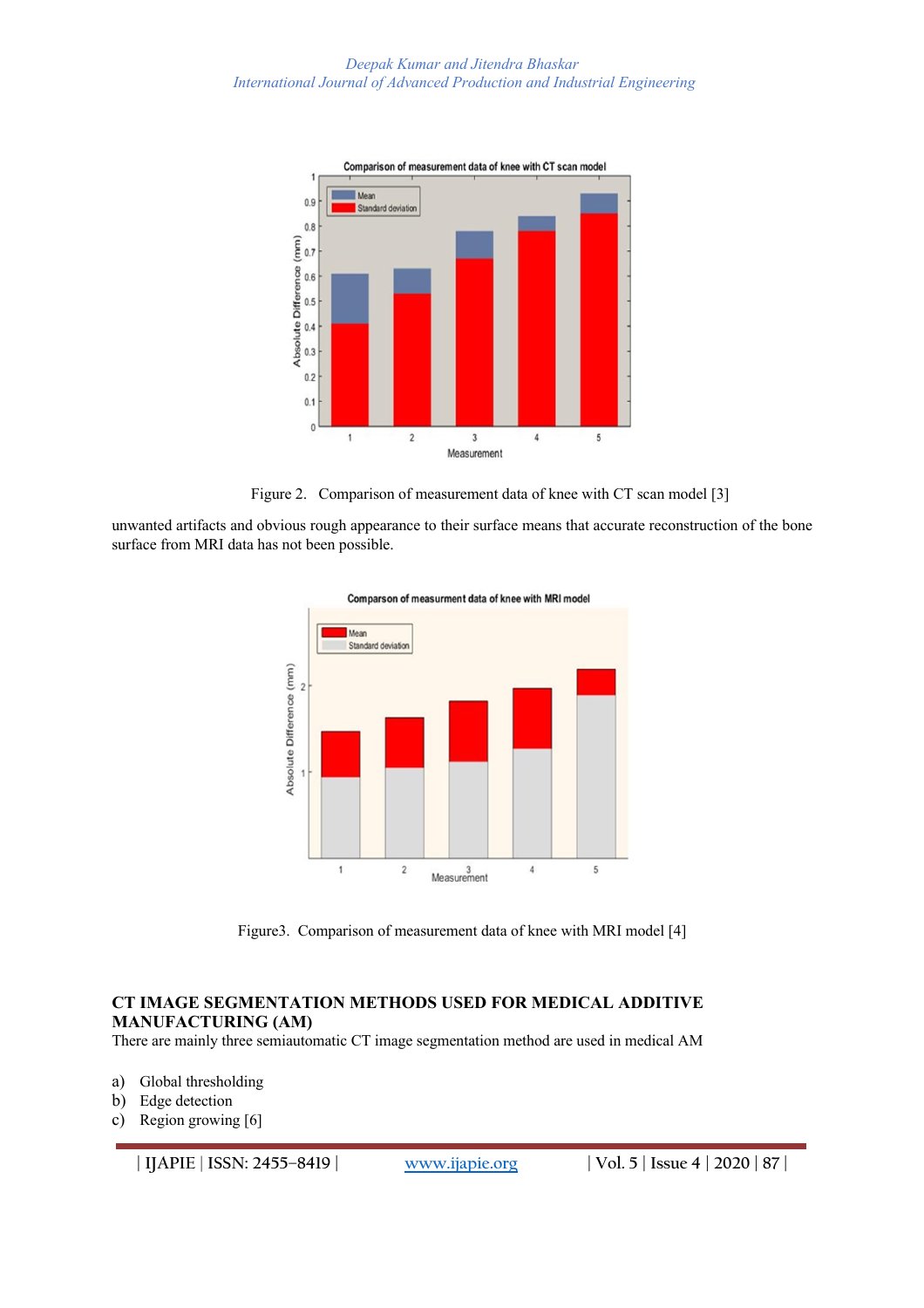#### **Global thresholding**

From literature, it was found out that global thresholding is the most commonly used bone segmentation method for medical AM. but it has a limitation that voxels reside on tissue boundaries that contain more than one tissue type and induce a blurring of grey values across boundaries. This phenomenon is referred to as the partial volume effect (PVE). As a consequence of the PVE, precise delineation of tissue boundaries using only a single threshold value remains difficult and can result in an over- or underestimation of the region of interest. These drawbacks have led to the development of more sophisticated thresholding methods such as local thresholding.

$$
\begin{cases} 1 & |_{x,y} \geq t, \quad |_{x,y} \geq t \end{cases} \tag{1}
$$

Where  $I_{x,y}$  in eq (1) denotes the grey value at coordinates x and y in a CT image slice and t is the threshold value for bone.

Local thresholding also referred to as multi-level thresholding, divides an image into multiple ROIs for which an individual thresholding bandwidth tk to tk+1 can be selected. All voxels with a grey value between tk and tk+1 are included in k segmented volumes using a binary mask Mx,y.

#### **Edge detection**

Edge detection, on the other hand, identifies local edges on CT images by calculating gray value gradients (derivatives). The gradients with a magnitude that is higher than a chosen threshold value are defined as edges. A range of edge detection operators are currently available that includes Sobel, Laplacian (2nd derivative) and Canny. Canny edge detection remains one of the most commonly used, fastest and most accurate operators.

#### **Region growing**

Region growing is seldom the only segmentation method used, but it is commonly combined with other methods such as (global) thresholding. An advantage of region growing is that it discards voxels that are not connected to the anatomical structure of interest, resulting in a shorter 3D printing time and material savings. A disadvantage of region growing is that each separate bony structure requires an individual, manually placed seed point. Furthermore, noise and the partial volume effect can cause voids or erroneously connected structures in a segmented image.

### **CONCLUSIONS**

After studying and analysing different parameters it is concluded that for scanning system compared to other measurement system CT scan has given more accurate results with less scanning time and post-processing step. CT scan model also showed less standard deviation when compared with real model as shown in figure 2 and figure 3. In the case of CT image segmentation methods, Global thresholding is more appropriate but it requires manual post-processing. Image segmentation algorithm could also improve the accuracy of the patient-specific implant. Analysis of various image segmentation algorithms suggests that the canny edge detection algorithm is optimal for 3D reconstruction of the knee.

### REFERENCES

[1] V. Sindhu, S. Soundarapandian, Three-dimensional modelling of femur bone using various scanning systems for modelling of knee implant and virtual aid of surgical planning,journalhomepage:www.elsevier.com/locate/measurement,Measurement 141 (2019) 190–208, 2018.

**| IJAPIE** | **ISSN: 2455–8419 | www.ijapie.org | Vol. 5 | Issue 4 | 2020 | 88 |**